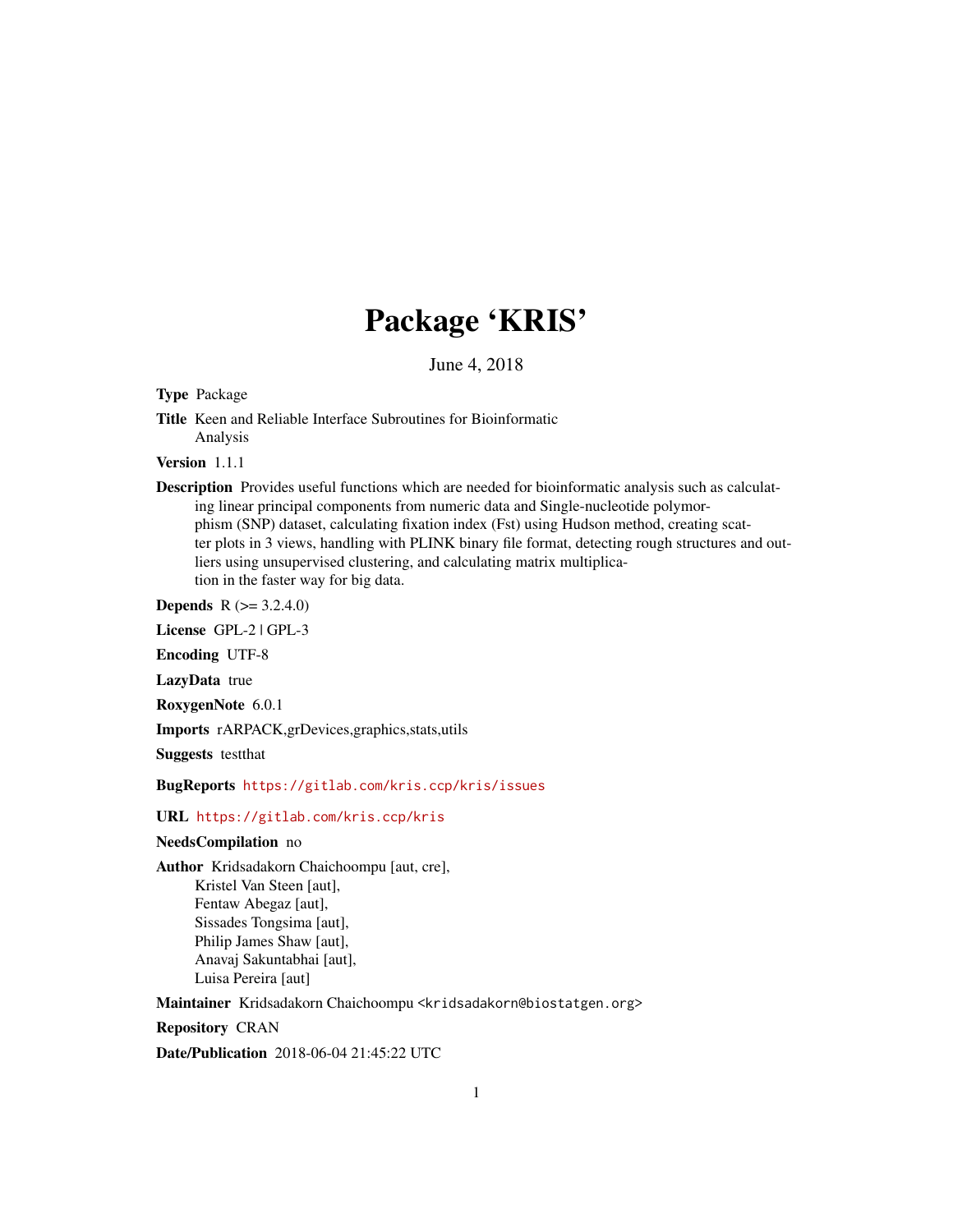### <span id="page-1-0"></span>R topics documented:

| Index | 15 |
|-------|----|
|       |    |
|       |    |
|       |    |
|       |    |
|       |    |
|       |    |
|       |    |
|       |    |
|       |    |
|       |    |
|       |    |
|       |    |

<span id="page-1-1"></span>cal.pc.linear *Calculate linear principal component analysis (PCA) from numeric data and Single-nucleotide polymorphism (SNP) dataset*

#### Description

Available for two types of data; numeric data and Single-nucleotide polymorphism (SNP) dataset in additive coding (0, 1, and 2).

#### Usage

```
cal.pc.linear(X, PCscore = TRUE, no.pc = NA, data.type = "linear",
 XXT = TRUE
```
#### Arguments

| X         | A data matrix which rows represent samples and columns represent features.                                                                                                                                                                                                                                                                                                           |
|-----------|--------------------------------------------------------------------------------------------------------------------------------------------------------------------------------------------------------------------------------------------------------------------------------------------------------------------------------------------------------------------------------------|
| PCscore   | To specify whether scaled PCs will be calculated or not. If FALSE, eigenvectors<br>are returned instead. Default $=$ TRUE.                                                                                                                                                                                                                                                           |
| no.pc     | A number of PCs to be calculated. If no.pc is set, PCs are patially calculated.<br>Otherwise all PCs are obtained after calculation. Default $= NA$ .                                                                                                                                                                                                                                |
| data.type | To specify a type of data matrix X. It can be set to "linear" and "snp". Default $=$<br>"linear".                                                                                                                                                                                                                                                                                    |
| XXT       | To specify how pricipal components (PCs) are calculated. If TRUE, PCs are<br>calculated from $X_{.}$ t(X), otherwise X is used directly. XXT is useful option espe-<br>cially an input matrix X contains many columns. Enabling this option, it helps<br>to reduce computation complexity. Regardless the option XXT is enable or not,<br>optained PCs are the same. Default = TRUE. |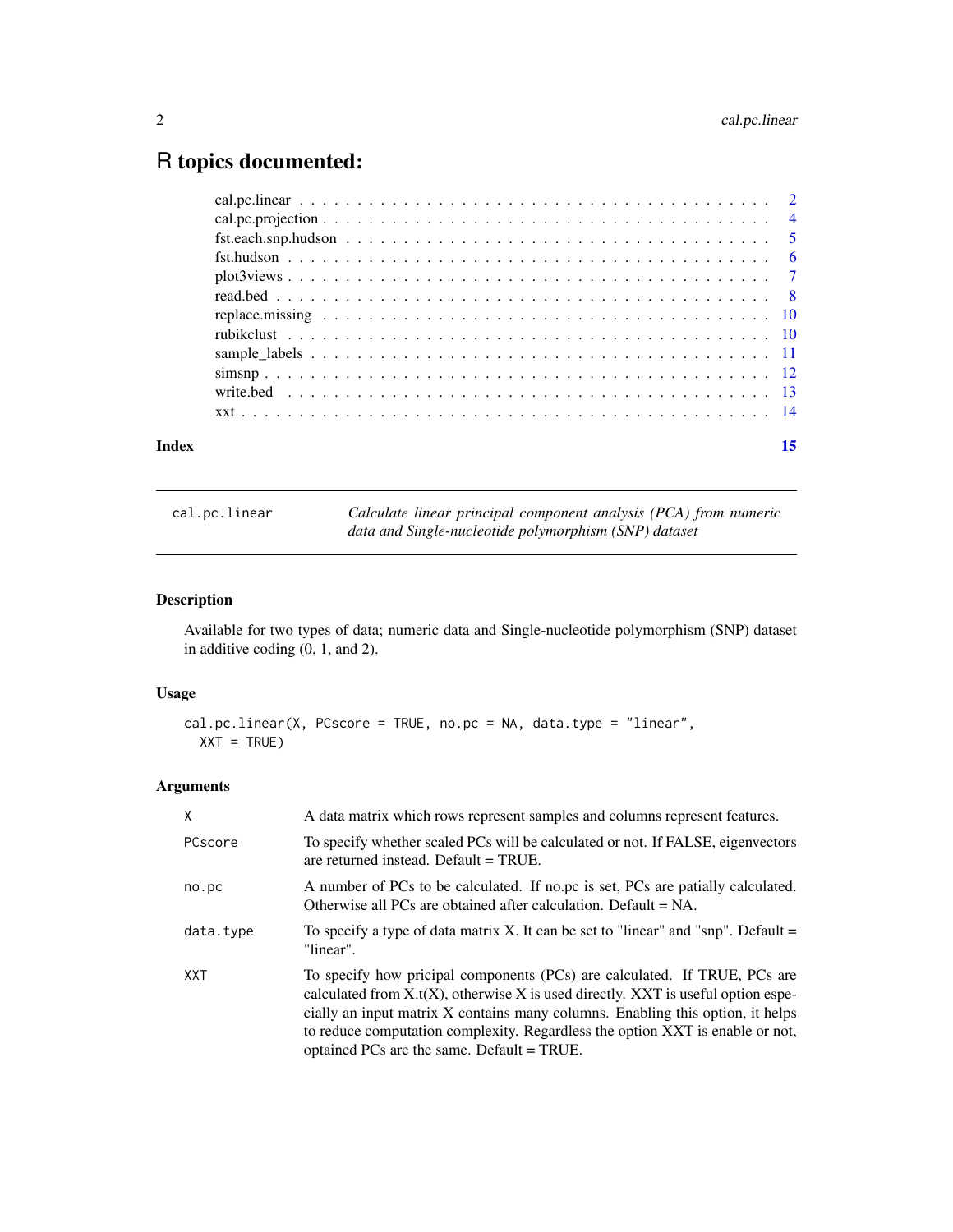#### <span id="page-2-0"></span>cal.pc.linear 3

#### Value

The returned value is a list with 2 objects, \$PC, \$evalue:

- \$PC is a PC matrix which rows represent samples and columns represent PCs.
- \$evalue is a vector of eigen values.

#### See Also

[cal.pc.projection](#page-3-1)

#### Examples

#Load simulated dataset

data(example\_SNP)

```
#Using default parameters
PCs <- cal.pc.linear(simsnp$snp)
summary(PCs)
```
#Preview \$PC print(PCs\$PC[1:5,1:3])

#Preview \$evalue print(PCs\$evalue[1:3])

plot3views(PCs\$PC[,1:3], sample\_labels)

#Calculate PCs without PC scores

PCs <- cal.pc.linear(simsnp\$snp, PCscore = FALSE) summary(PCs)

#Preview \$PC print(PCs\$PC[1:5,1:3])

#Preview \$evalue print(PCs\$evalue[1:3])

plot3views(PCs\$PC[,1:3], sample\_labels)

#Calculate the top 3 PCs PCs <- cal.pc.linear(simsnp\$snp, no.pc = 3) summary(PCs)

#Preview \$PC print(PCs\$PC[1:5,1:3])

#Preview \$evalue print(PCs\$evalue[1:3])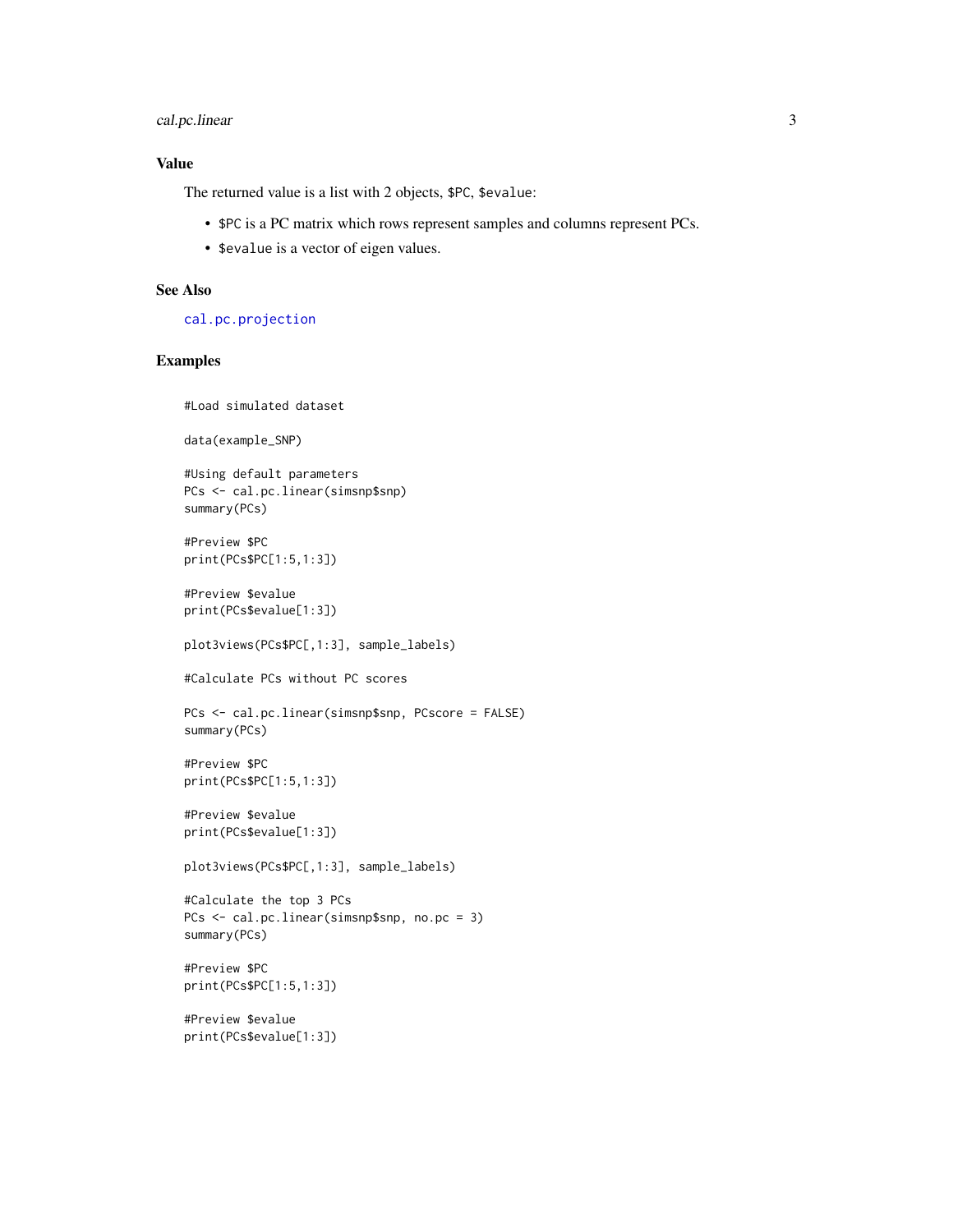<span id="page-3-0"></span>plot3views(PCs\$PC[,1:3], sample\_labels)

<span id="page-3-1"></span>

| cal.pc.projection | Calculate linear principal component analysis (PCA) with projection |
|-------------------|---------------------------------------------------------------------|
|                   | method for Single-nucleotide polymorphism (SNP) dataset.            |

#### Description

In order to perform the projection method, disease status for all individuals are required. First, PCA is performed only in control group, then project the scores from control group into case group.

#### Usage

```
cal.pc.projection(X, status, individual_id = NULL, labels = NULL,
 no.pc = NA, data.type = "linear")
```
#### Arguments

| X             | A data matrix which rows represent samples and columns represent features.                                                                                                                                                          |
|---------------|-------------------------------------------------------------------------------------------------------------------------------------------------------------------------------------------------------------------------------------|
| status        | A vector of numbers that contains disease status for all individuals. For control<br>group, the status is "1", and "2" for case group. Individuals with unknown status<br>(other numbers) are ignored and excluded from the result. |
| individual_id | A vector of charactors that contains individuals IDs                                                                                                                                                                                |
| labels        | A vector of charactors that contains labels for all lindividuals                                                                                                                                                                    |
| no.pc         | A number of PCs to be calculated. If no.pc is set, PCs are patially calculated.<br>Otherwise all PCs are obtained after calculation. Default $= NA$ .                                                                               |
| data.type     | To specify a type of data matrix X. It can be set to "linear" and "snp". Default $=$<br>"linear".                                                                                                                                   |

#### Value

The returned value is a list with 4 objects, \$PC, \$id, \$label,and \$status. Individuals with unknown status are excluded.

- \$PC is a PC matrix which rows represent samples and columns represent PCs.
- \$individual\_id is a vector of charactors that contains individuals IDs.
- \$label is a vector of charactors that contains labels for all lindividuals.
- \$status is a vector of numbers that contains disease status for all. individuals.

#### See Also

[cal.pc.linear](#page-1-1)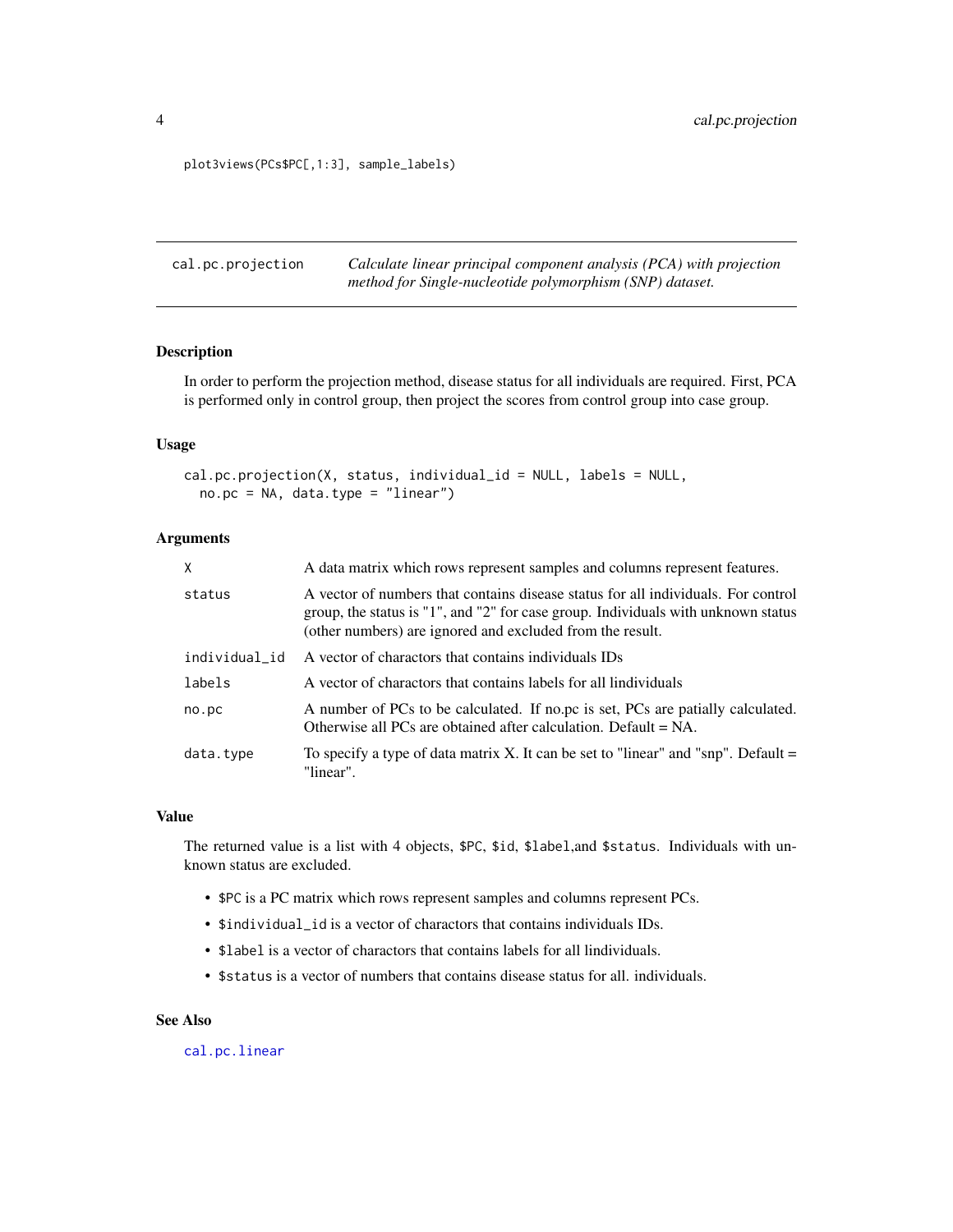#### <span id="page-4-0"></span>fst.each.snp.hudson 5

#### Examples

```
data(example_SNP)
#Create a random list of disease status, 1 = Control and 2 = Case
ind_status <- sample(c(1,2), size = length(sample_labels), replace = T)
PCs <- cal.pc.projection(simsnp$snp, status = ind_status,
labels = sample_labels)
summary(PCs)
#Preview $PC
print(PCs$PC[1:5,1:3])
#Preview $status
print(PCs$status[1:3])
plot3views(PCs$PC[,1:3], PCs$label)
#Calculate the top 3 PCs
PCs <- cal.pc.projection(simsnp$snp, status = ind_status,
labels = sample_labels, no.pc = 3)
summary(PCs)
#Preview $PC
print(PCs$PC[1:5,1:3])
plot3views(PCs$PC[,1:3], PCs$label)
```
<span id="page-4-1"></span>fst.each.snp.hudson *Calculate the fixation index (Fst) for all SNPs between two groups of individuals from Single-nucleotide polymorphism (SNP)*

#### Description

Fixation index (Fst) calculation was implemented using Hudson method as in Bhatia (2013) and Hudson (1992).

#### Usage

fst.each.snp.hudson(X, idx.p1, idx.p2)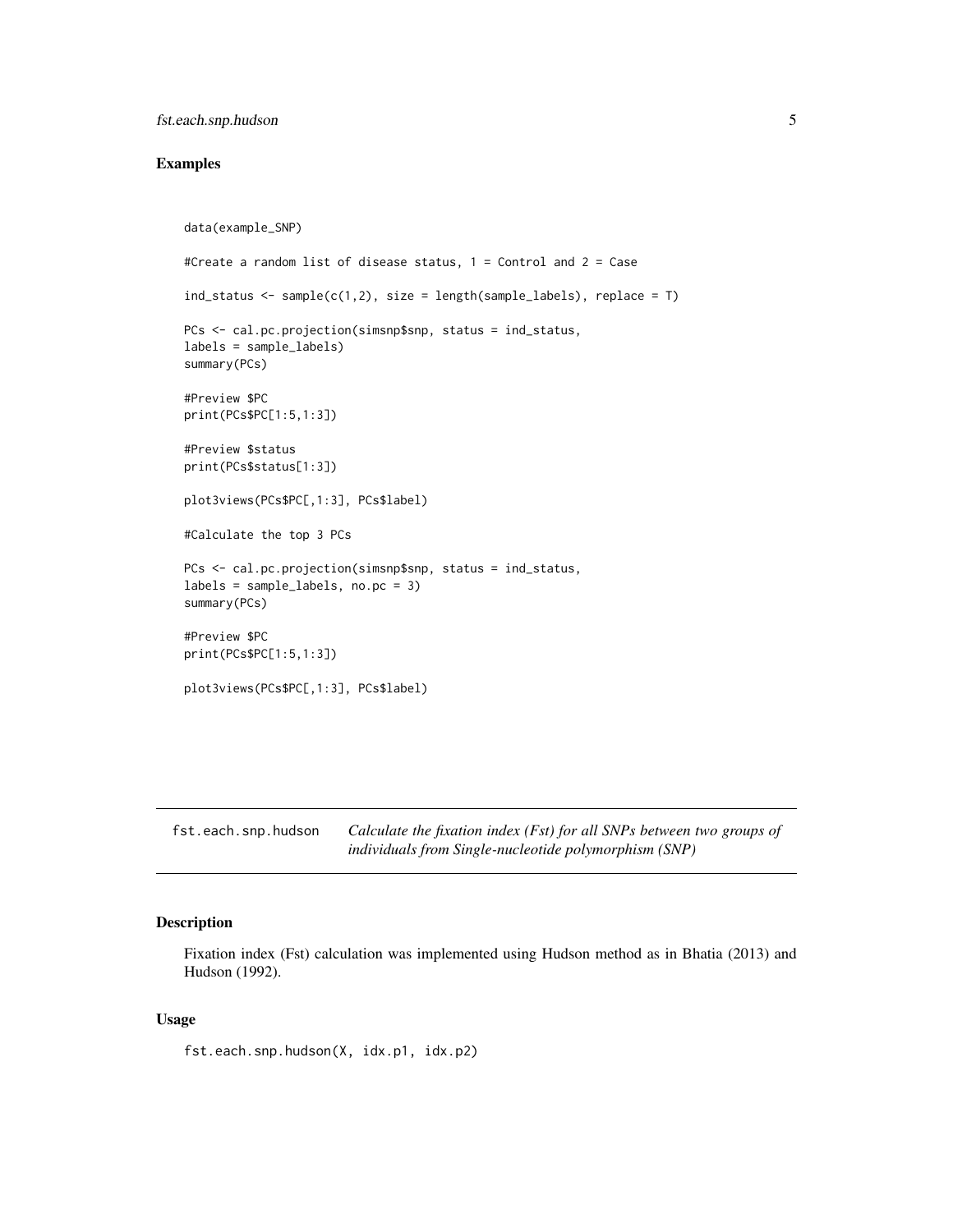#### <span id="page-5-0"></span>Arguments

| A matrix contains the number 0, 1, and 2 representing SNP in additive coding.<br>Rows represent individuals and columns represent SNP. |
|----------------------------------------------------------------------------------------------------------------------------------------|
| An integer vector contains the row indices of first population in the matrix X.                                                        |
| An integer vector contains the row indices of second population in the matrix X.                                                       |
|                                                                                                                                        |

#### Value

The function returns a matrix of pairwise Fst values for all SNPs between 2 specified groups.

#### References

Bhatia, G., Patterson, N., Sankararaman, S., and Price, A.L. (2013). Estimating and interpreting FST: The impact of rare variants. Genome Res. 23, 1514-1521.

Hudson, R.R., Slatkin, M., and Maddison, W.P. (1992). Estimation of levels of gene flow from DNA sequence data. Genetics 132, 583-589.

#### See Also

[fst.hudson](#page-5-1)

#### Examples

```
#Load simulated dataset
data(example_SNP)
idx1 <- which(sample_labels == 'pop1')
idx2 <- which(sample_labels == 'pop2')
fst.pairwise <- fst.each.snp.hudson(simsnp$snp, idx1, idx2)
#Print out the Fst values of the first three SNPs between 'pop1' and 'pop2'
print(fst.pairwise[1:3])
```
<span id="page-5-1"></span>

| fst.hudson | Calculate the average fixation index (Fst) between two groups of indi- |
|------------|------------------------------------------------------------------------|
|            | viduals from Single-nucleotide polymorphism (SNP)                      |

#### Description

Fixation index (Fst) calculation was implemented using Hudson method as in Bhatia (2013) and Hudson (1992).

#### Usage

fst.hudson(X, idx.p1, idx.p2)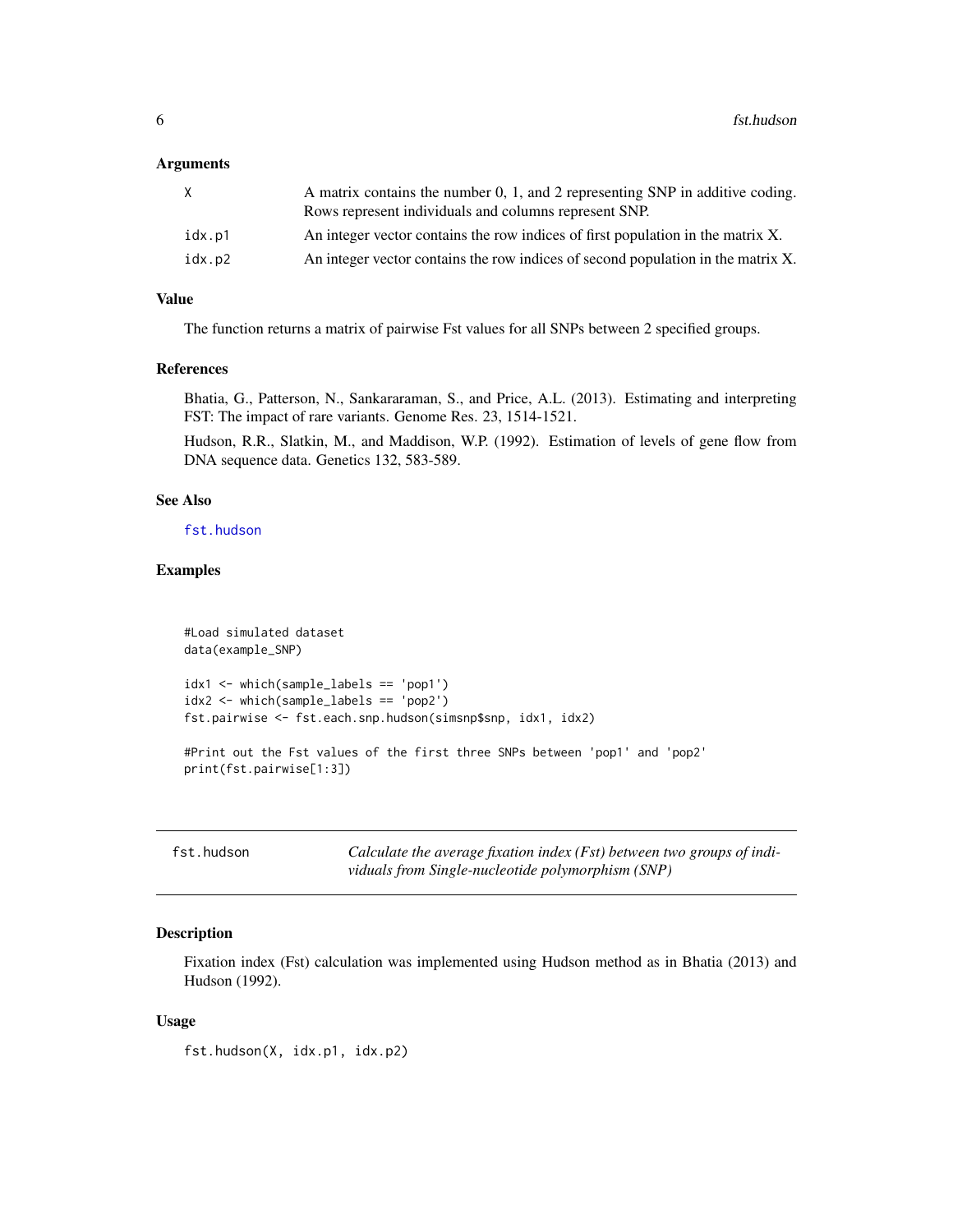#### <span id="page-6-0"></span>plot3views 7

#### **Arguments**

| X.     | A matrix contains the number 0, 1, and 2 representing SNP in additive coding.<br>Rows represent individuals and columns represent SNP. |
|--------|----------------------------------------------------------------------------------------------------------------------------------------|
| idx.p1 | An integer vector contains the row indices of first population in the matrix X.                                                        |
| idx.p2 | An integer vector contains the row indices of second population in the matrix X.                                                       |

#### Value

The function returns an average Fst value between 2 specified groups.

#### References

Bhatia, G., Patterson, N., Sankararaman, S., and Price, A.L. (2013). Estimating and interpreting FST: The impact of rare variants. Genome Res. 23, 1514-1521.

Hudson, R.R., Slatkin, M., and Maddison, W.P. (1992). Estimation of levels of gene flow from DNA sequence data. Genetics 132, 583-589.

#### See Also

[fst.each.snp.hudson](#page-4-1)

#### Examples

```
#Load simulated dataset
data(example_SNP)
idx1 <- which(sample_labels == 'pop1')
idx2 <- which(sample_labels == 'pop2')
fst <- fst.hudson(simsnp$snp, idx1, idx2)
#Print out the Fst value between 'pop1' and 'pop2'
print(fst)
```
plot3views *Create scatter plots in three views.*

#### Description

Visualize data in X-Y plane, X-Z plane, and Y-Z plane. The input object (matrix or data.frame) must contain at least 3 columns.

#### Usage

```
plot3views(X, labels, col.pat.table = NA, only.row = NA)
```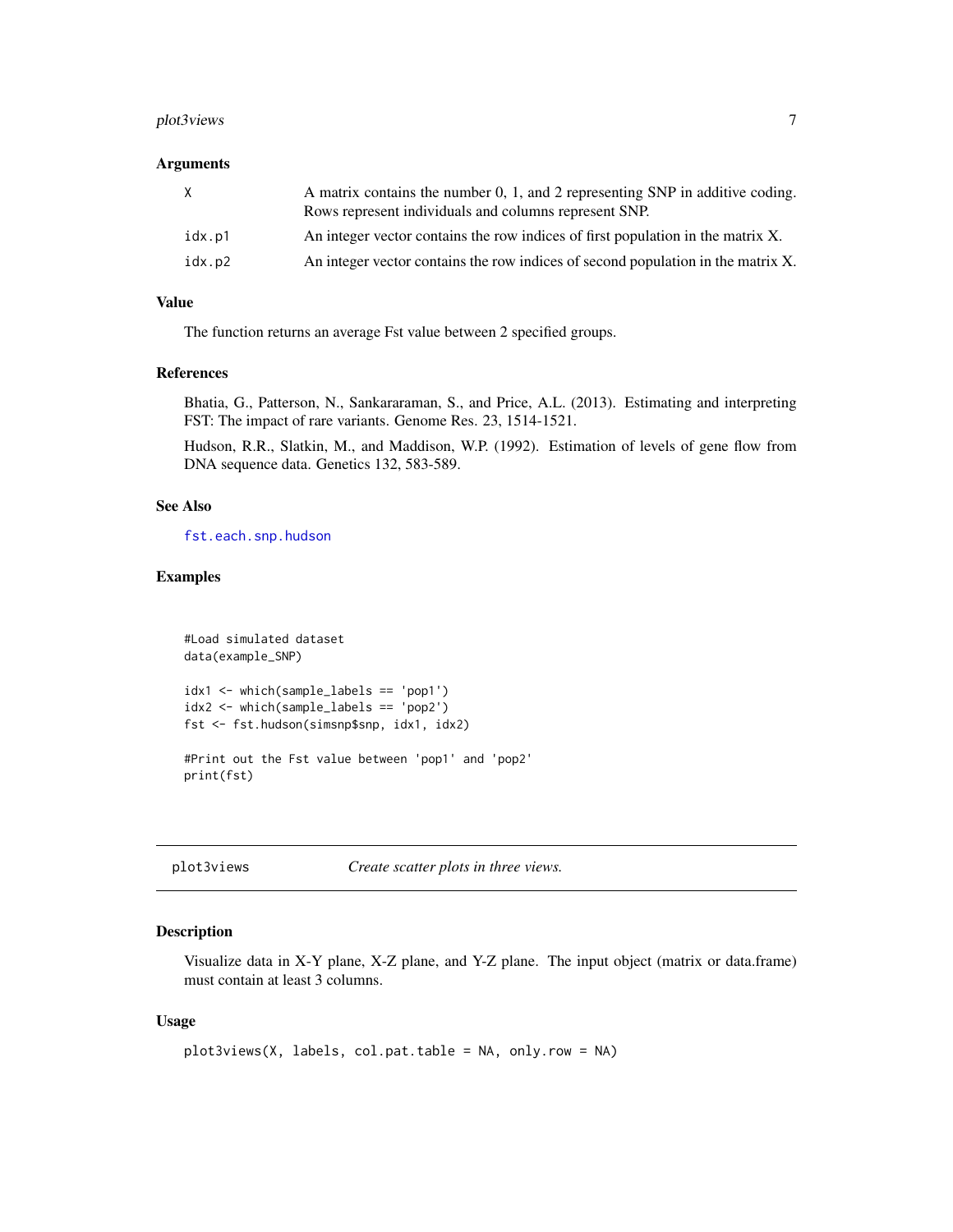#### <span id="page-7-0"></span>**Arguments**

| X             | A matrix or a data frame that contains at least 3 columns of numeric data. If<br>there are more than 3 columns in X, only the first 3 columns will be used.                                                                                 |
|---------------|---------------------------------------------------------------------------------------------------------------------------------------------------------------------------------------------------------------------------------------------|
| labels        | A vector containing row labels of X for display. All vector elements should be<br>of type "character" (as.character). The length of vector equals the number of<br>rows in X.                                                               |
| col.pat.table | A data frame that associates colors and patterns to row labels (see labels before).<br>It needs to contain 3 columns which represent unique labels (column 1) and<br>associated patterns (column 2) and colors (column 3). Default $= NA$ . |
| only.row      | A vector that contains subset of row numbers that are selected to be plotted.<br>$Default = NA.$                                                                                                                                            |

#### Details

col.pat.table needs to be set properly. For example, given the vector labels consists of 5 elements as in c('pop1','pop2','pop2','pop2', 'pop1'), the data.frame col.pat.table must contain 2 rows corresponding to 'pop1' and 'pop2', and 3 columns to describe their characteristics (i.e. patterns and colors). See the section "Examples" for more details.

#### Examples

```
#Load simulated dataset
data(example_SNP)
PCs <- cal.pc.linear(simsnp$snp, no.pc = 3)
plot3views( PCs$PC, sample_labels)
#To change colors and patterns using symbols
all.labels <- unique(sample_labels)
my.colors <- c('pink', 'yellow', 'cyan', 'green')
my.patters<-c(0,1,2,3)my.table <- data.frame(all.labels, my.patterns, my.colors)
plot3views(PCs$PC, labels = sample_labels, col.pat.table = my.table)
#To change colors and patterns using characters
my.patterns<- c('o', 'x', '&', '#')
#Use cbind to keep my.patterns as 'character'
my.table <- cbind(all.labels, my.patterns, my.colors)
plot3views(PCs$PC, labels = sample_labels, col.pat.table = my.table)
```
<span id="page-7-1"></span>read.bed *Read the binary PLINK format (BED, BIM, and FAM)*

#### **Description**

Require the complete set of 3 files in the binary PLINK format. It includes BED file, BIM file and BAM file. For more information about the binary PLINK format, please check in the manual of PLINK.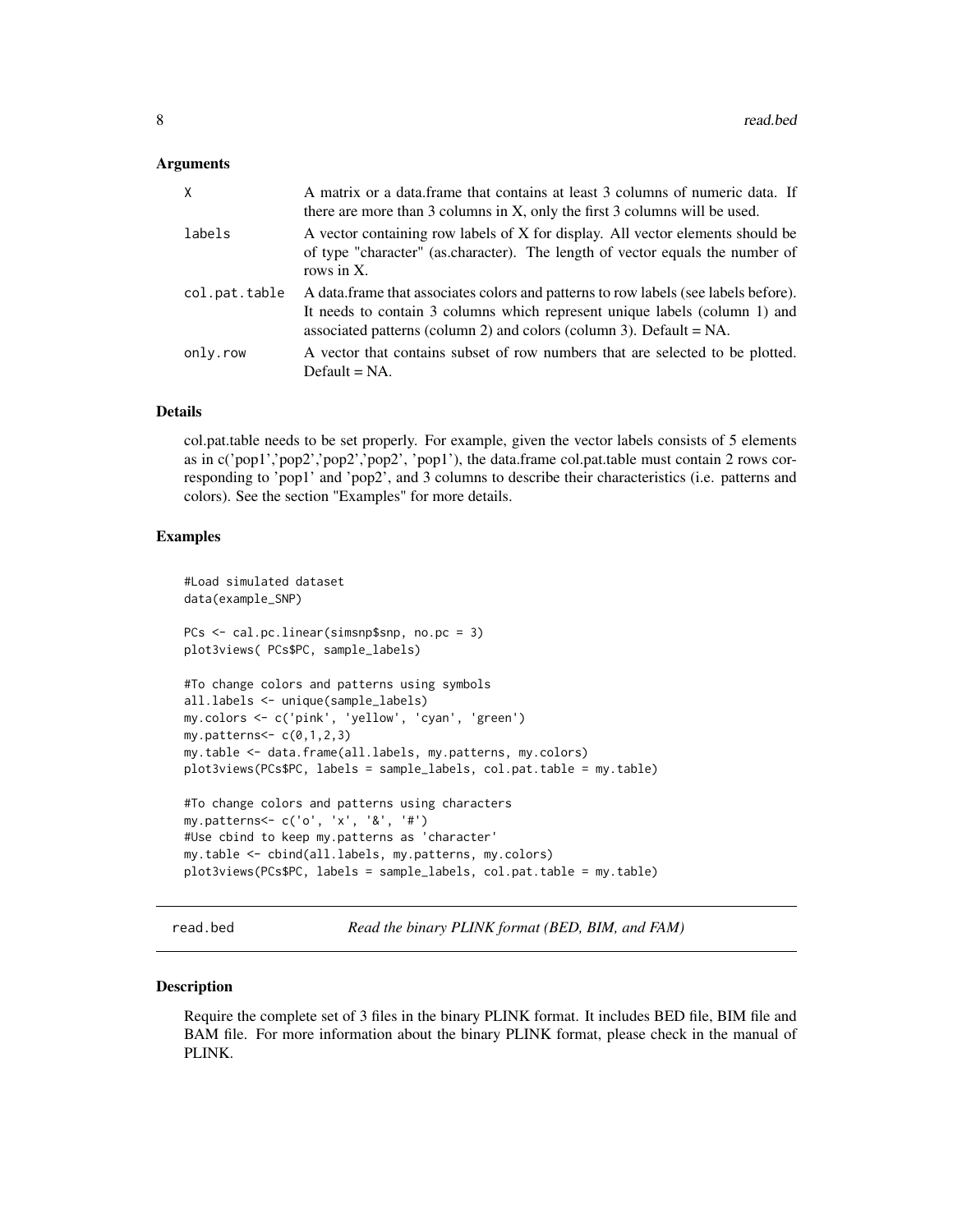#### <span id="page-8-0"></span>read.bed 9

#### Usage

read.bed(bed, bim, fam, only.snp = FALSE)

#### **Arguments**

| bed      | A path of BED file                                                                                            |
|----------|---------------------------------------------------------------------------------------------------------------|
| bim      | A path of BIM file                                                                                            |
| fam      | A path of FAM file                                                                                            |
| only.snp | If TRUE, the function to read only SNP matrix, otherwise all files are loaded.<br>The default value is FALSE. |

#### Details

For more details about the binary PLINK format, please check [http://zzz.bwh.harvard.edu/](http://zzz.bwh.harvard.edu/plink/binary.shtml) [plink/binary.shtml](http://zzz.bwh.harvard.edu/plink/binary.shtml)

#### Value

The list containing the matrices of \$snp, \$snp.info, and \$ind.info.

- \$snp is a SNP matrix from BED file.
- \$snp.info is a data.frame of SNP information from BIM file.
- \$ind.info is a data.frame of individual information from FAM file.

#### See Also

[write.bed](#page-12-1)

#### Examples

```
#Use the example files embedded in the package.
bed <- system.file("extdata", "example_SNP.bed", package="KRIS")
bim <- system.file("extdata", "example_SNP.bim", package="KRIS")
fam <- system.file("extdata", "example_SNP.fam", package="KRIS")
snp <- read.bed(bed, bim, fam )
#Check the objects inside 'snp'
ls(snp)
#Preview $snp
print(snp$snp[1:10, 1:10])
#Preview $snp.info
head(snp$snp.info)
#Preview $ind.info
head(snp$ind.info)
```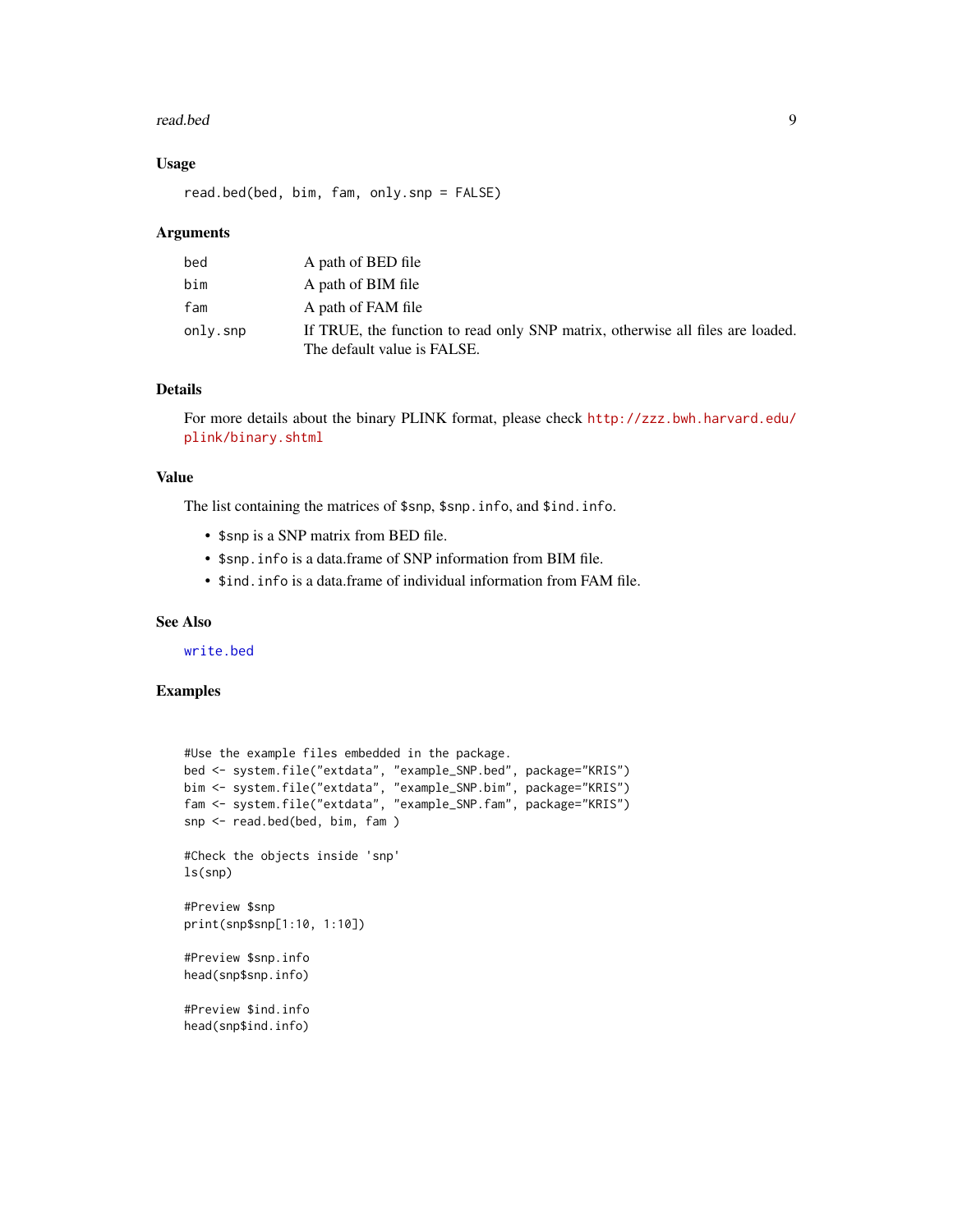<span id="page-9-0"></span>

#### Description

(Internal) Replace missing values with other values,internally used for parallelization

#### Usage

```
replace.missing(X, missing = NA, rep)
```
#### Arguments

|         | An input vector                                  |
|---------|--------------------------------------------------|
| missing | A charactors representing a missing value        |
| rep     | A vector of new values to replace missing values |

#### Value

A vector with replaced values

rubikclust *Unsupervised clustering to detect rough structures and outliers.*

#### Description

Handle and operate on Nx3 matrix, where N is the number of samples and data are collected on 3 variables.

#### Usage

rubikclust(X, min.space =  $0.4$ , rotation = TRUE)

#### Arguments

| X         | A data matrix for which rows represent samples and the 3 columns represent<br>features. Missingness is not allowed. |
|-----------|---------------------------------------------------------------------------------------------------------------------|
| min.space | A value to specify a minimum space between 2 consecutive projected values.<br>Default = $0.4$ .                     |
| rotation  | To specify if rotation is enabled or not. Default = TRUE.                                                           |

#### Details

The function rubikClust is able to take up to 3 variables ( $N \times 3$  matrix). In case, a matrix contains more than 3 columns, only the first three columns are used; the other columns are ignored.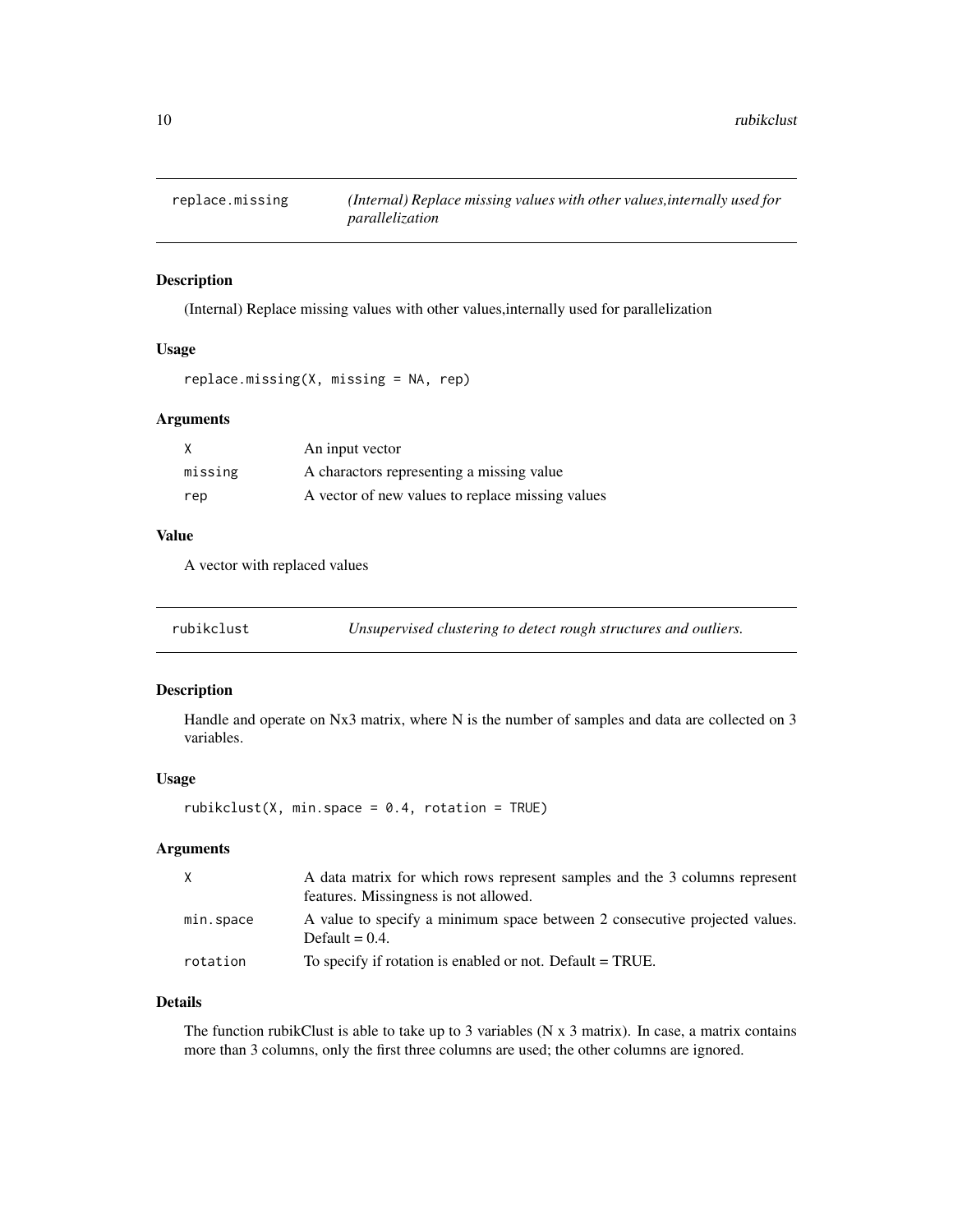<span id="page-10-0"></span>sample\_labels 11

#### Value

The returned value is a vector of numbers representing cluster memberships.

#### Examples

```
#Load simulated dataset
data(example_SNP)
PCs <- cal.pc.linear(simsnp$snp, no.pc = 3)
#Run rubikclust with the default parameters
groups <- rubikclust(PCs$PC)
#Check clustering results
print(groups)
#Check cluster's distribution
table(groups)
#Check the plot, highlight the points according to the clustering result
mylabels <- paste0("group", as.factor(groups))
plot3views( PCs$PC, labels = mylabels)
#Run rubikclust with min.space = 0.02
groups <- rubikclust(PCs$PC, min.space = 0.02)
#Check clustering results
print(groups)
#Check cluster's distribution
table(groups)
#Check the plot, highlight the points according to the clustering result
mylabels <- paste0("group", as.factor(groups))
plot3views( PCs$PC, labels = mylabels)
```
<span id="page-10-1"></span>sample\_labels *Synthetic dataset containing population labels for the dataset simsnp.*

#### Description

A dataset contains a character vector of 753 elements containing labels or populations of 753 individuals which they belong. Three populations and outliers were labeled as "pop1", "pop2", "pop3", and "outlier".

#### Usage

data(example\_SNP)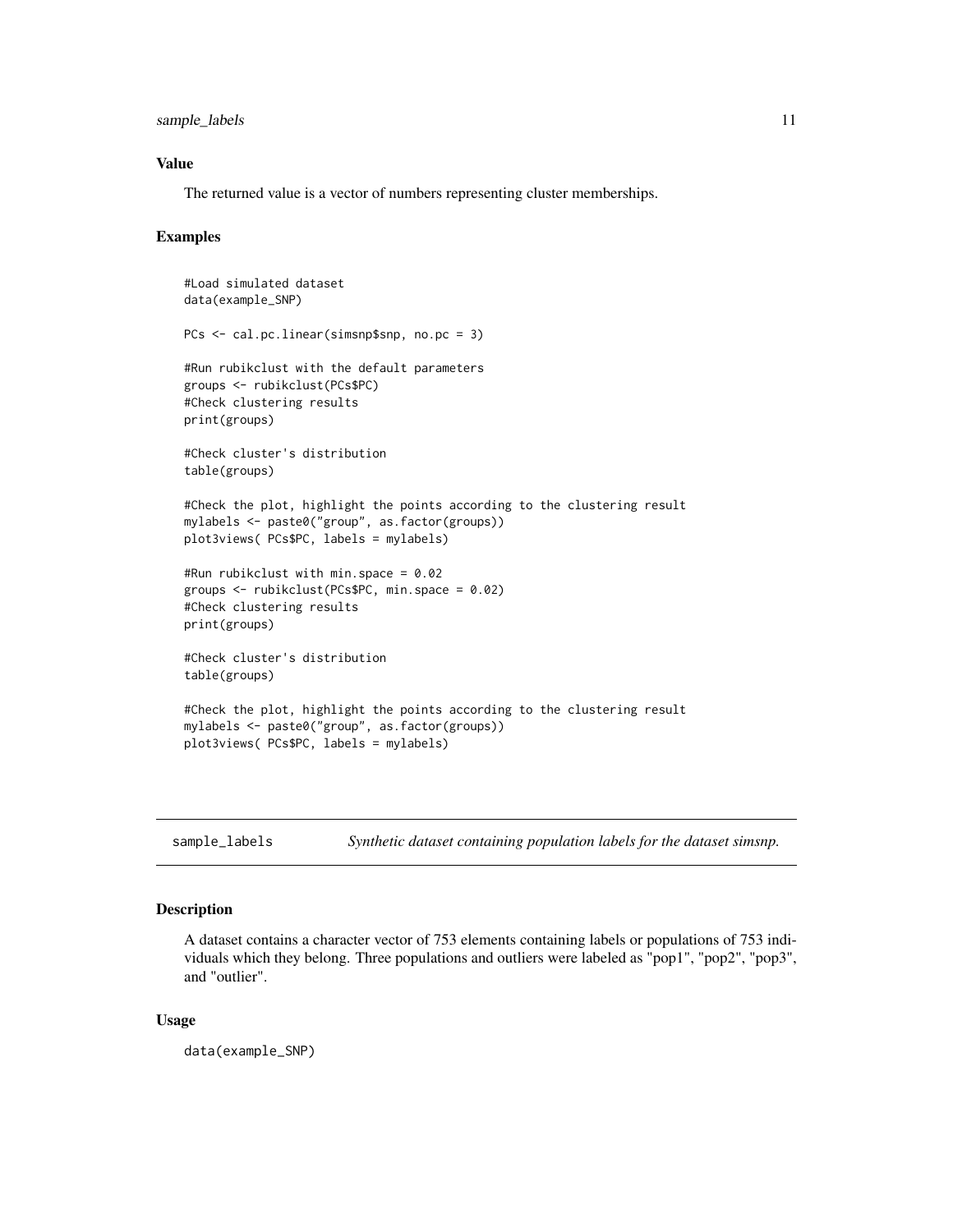#### <span id="page-11-0"></span>Format

A vector with 753 elements.

#### See Also

[simsnp](#page-11-1)

<span id="page-11-1"></span>simsnp *Synthetic dataset containing single nucleotide polymorphisms (SNP)*

#### Description

The simsnp is the simulated dataset which consists of 3,000 independent SNPs and 753 individuals belonging to one of three populations (250 individuals each) and 3 outlying individuals. The pairwise genetic distance between populations was set to Fst=0.01 as in Balding (1995).

#### Usage

data(example\_SNP)

#### Format

A list with 3 objects

#### Details

- ind.info A character matrix of 753 rows and 6 columns representing individuals and individual information respectively. The columns of ind.info represents sample\_ID, family\_ID, father\_ID, mother\_ID, gender, and phenotype respectively.
- snp.info A character matrix of 3,000 rows and 6 columns representing SNPs and SNP information respectively. The columns of snp.info represents SNP\_CHR (chromosome), SNP\_ID, centimorgan, position, allele1, and allele2 respectively.
- snp A numeric matrix of 753 rows and 3,000 columns representing individuals and SNPs respectively. The matrix snp contains the number 0, 1, and 2 representing SNP in additive coding.

#### References

Balding, D.J., and Nichols, R.A. (1995). A method for quantifying differentiation between populations at multi-allelic loci and its implications for investigating identity and paternity. Genetica 96, 3-12.

#### See Also

[sample\\_labels](#page-10-1)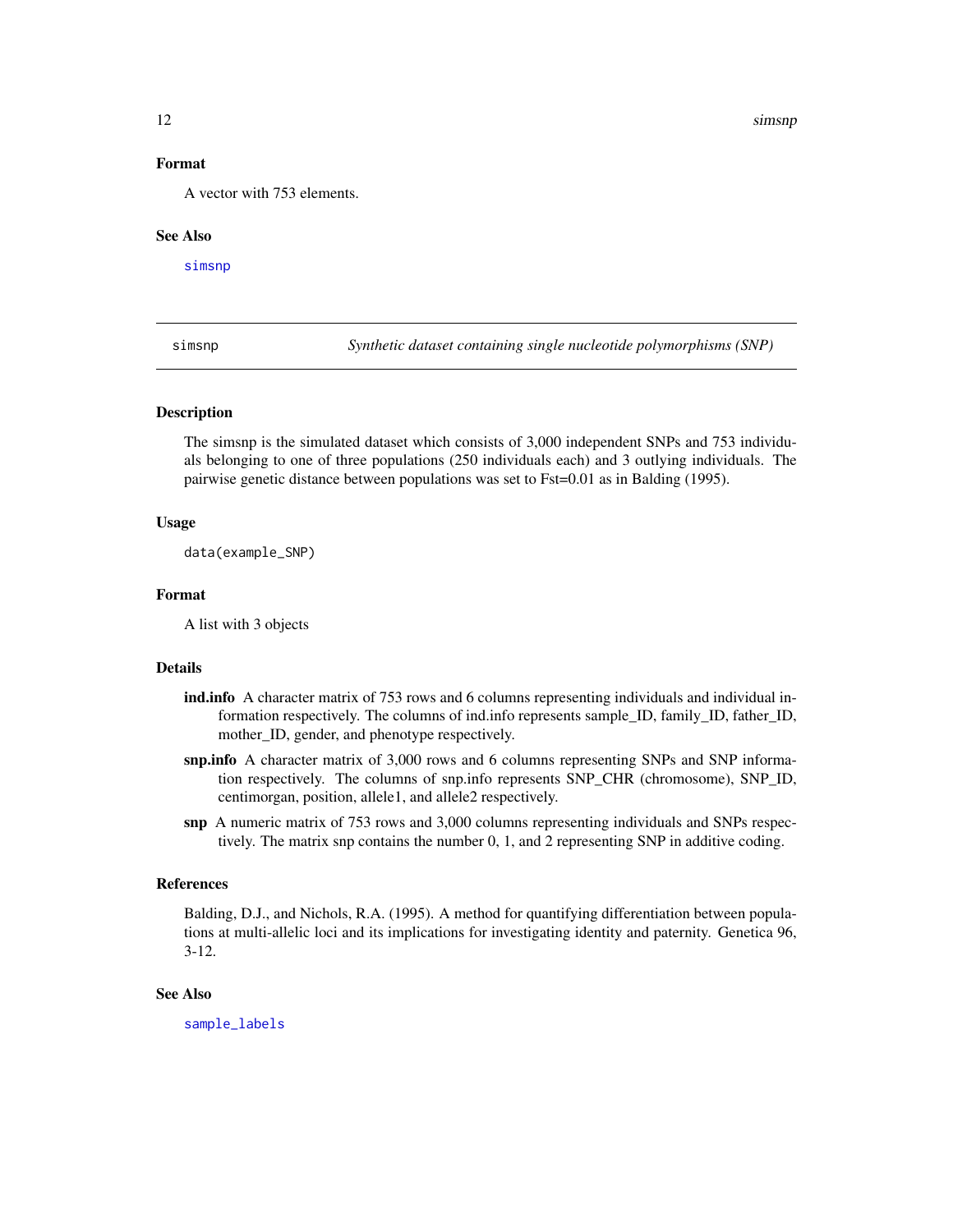<span id="page-12-1"></span><span id="page-12-0"></span>

#### Description

Write a SNP object to the files in the binary PLINK format. For more information about the binary PLINK format, please check in the manual of PLINK.

#### Usage

```
write.bed(object, file)
```
#### Arguments

| object | An object of SNP is a list consisting of 3 matrices, see the <i>Details</i> section for<br>more details. |
|--------|----------------------------------------------------------------------------------------------------------|
| file   | A prefix of output files for BED, BIM and FAM to be saved.                                               |

#### Details

The object should contain:

- \$snp is a SNP matrix from BED file.
- \$snp.info is a data.frame of SNP information from BIM file.
- \$ind.info is a data.frame of individual information from FAM file.

For more details about the binary PLINK format, please check [http://zzz.bwh.harvard.edu/](http://zzz.bwh.harvard.edu/plink/binary.shtml) [plink/binary.shtml](http://zzz.bwh.harvard.edu/plink/binary.shtml)

#### Value

NULL.

#### See Also

[read.bed](#page-7-1)

#### Examples

```
#Load example data
data(example_SNP)
#Save 'simsnp' to the file as defined in 'save.file'
save.file <- file.path(tempdir(),"new_SNP")
write.bed(simsnp , save.file)
```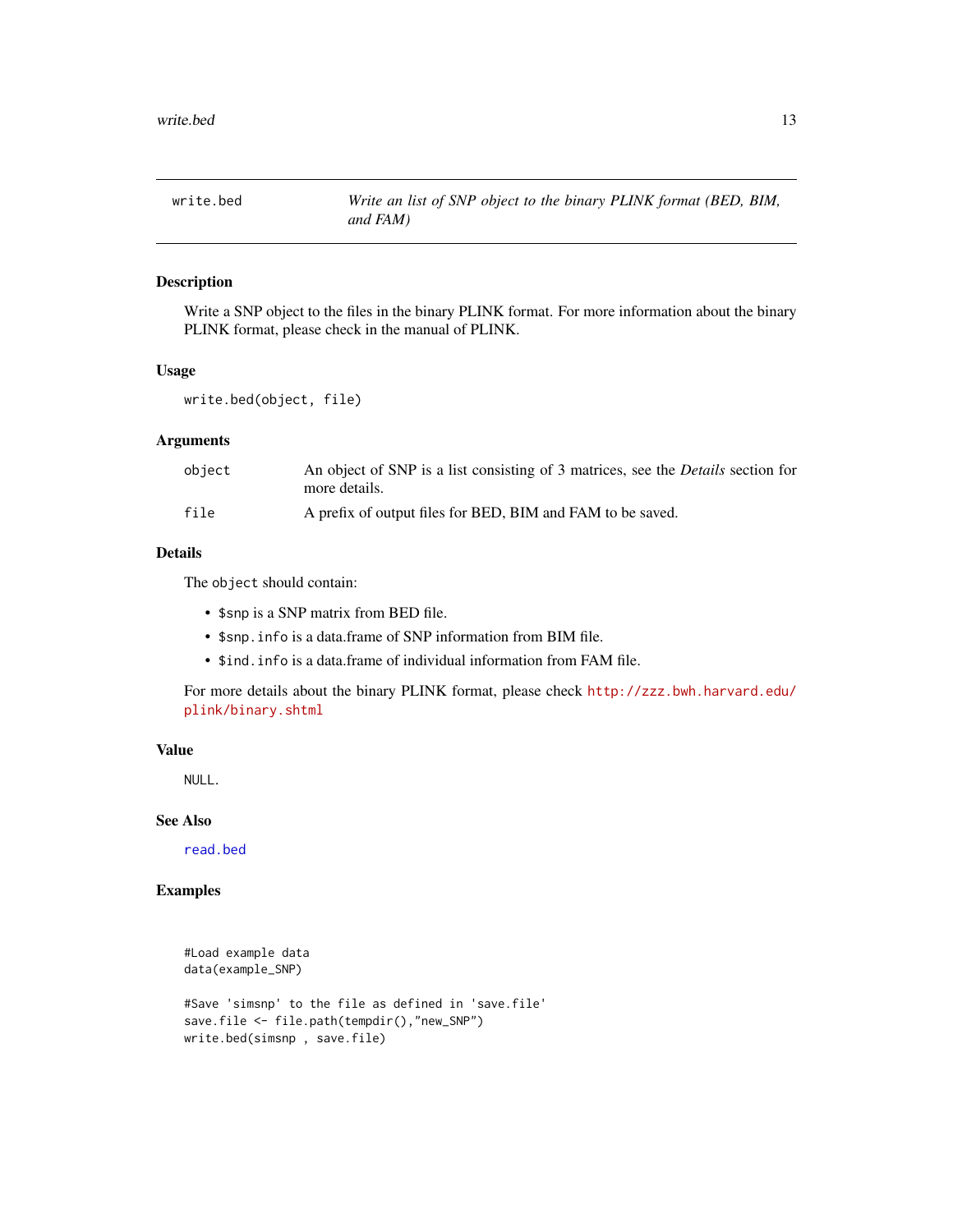#### Description

Calculate matrix multiplication using "divide and conquer technique", which accelerates the computation to be faster.

#### Usage

 $xxt(X, window.size = 5)$ 

#### Arguments

|             | An input matrix to be processed.                                   |
|-------------|--------------------------------------------------------------------|
| window.size | The window size of matrices to be devided. The default value is 5. |

#### Value

The multiplication matrix of  $X. t(X)$ .

#### Examples

```
#Use the example files embedded in the package.
X <-matrix(runif(100), ncol=20)
R1 \le -xxt(X)#Show the result (R1)
print(R1)
R2 < - X %*% t(X)#Show the result (R2)
print(R2)
```
<span id="page-13-0"></span>